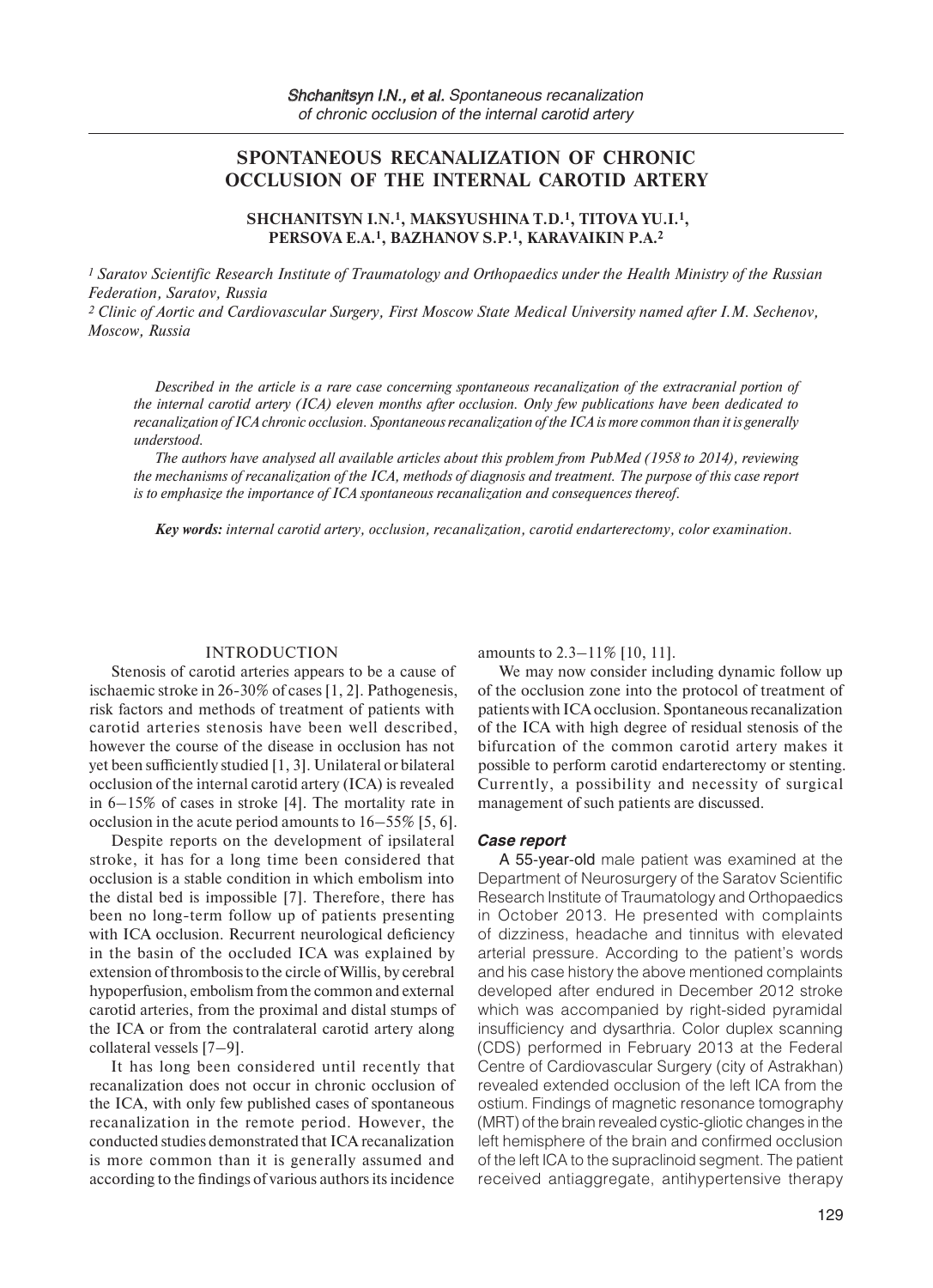

Fig. 1. Сolor duplex scanning with colour mapping of blood flow in the patient with recanalization of the left internal carotid artery, showing a heterogeneous plaque of the left common carotid artery with transition to the ICA ostium, ICA stenosis – 95–99%. A threadlike lumen (indicated by the arrow) is traced along 2–3 cm. No blood flow detected in the distal portion of the ICA. The examination was performed on the Siemens ACUSON S2000 unit with linear transducer 8 MHz.

and statins. He suffered from hypercholesterolemia, degree III arterial hypertension and type 2 diabetes mellitus in the stage of subcompensation of metabolic processes.

The examination carried out in October 2013 – eleven months after stroke – revealed no signs of pronounced neurological deficit (0 – 1 according to the modified Rankin scale). Critical stenosis of the left ICA was suspected on color duplex scanning (Fig. 1).

CT angiography was carried out in order to specify lesions of carotid arteries, revealing a threadlike lumen in the left internal carotid artery from the ostium to the supraclinoid segment (Fig. 2). The obtained findings were interpreted as recanalization of the left ICA. Given the presence of an extended lesion from the ostium to the supraclinoid segment, no surgical intervention was performed. The patient was advised to undergo follow up of a neurologist and dynamic color duplex scanning 2 times a year.

# **DISCUSSION**

In 1958 G.M. Lehrer was the first to describe a case of spontaneous recanalization of arteries of the brain [12]. Since that time a great number of similar cases have been published. Spontaneous recanalization of the ICA supraclinoid segment and the middle cerebral artery in the acute period after occlusion (from  $1-2$ ) hours to 2 weeks) is encountered with a frequency of 17–67% [13]. In traumatic or spontaneous dissection ICA recanalization the in acute period is observed in 57–69% of cases [14], amounting to 85% three months after dissection [15]. In atherosclerotic lesion and embolism early recanalization occurs considerably less often [16]. Spontaneous recanalization of the ICA in the remote period has been described in sporadic studies (Table). Probably, this is related to the fact that vascular surgeons neglect follow up of ICA occlusion in the remote period due to the opinion on unpromising results of surgical treatment and presumably asymptomatic course of this pathology [6, 17].

We analysed all published cases of spontaneous chronic occlusion of the ICA from the PubMed from 1958 to 2014. All in all, we found a total of 60 cases of ICA recanalization revealed one month and more after occlusion. The majority of publications deal with a description of one or several cases. However, there were studies of the natural course of the disease in patients with ICA occlusion, in which the incidence rate of recanalization was determined. According to the data of various authors it ranges from 2.3 to 11%. Analysing all

> case reports, the average incidence rate of recanalization amounted to 3.6% (938/1045). The largest study was carried out by Morris-Stiff, et al. [11], who performed color duplex scanning in 2367 people, revealing 764 patients presenting with carotid artery stenosis more than 70% and 153 patients with ICA occlusion. Secondary examination was performed in 77 patients with ICA occlusion, with 8 of them (10.3%, 8/77) having developed recanalization during 53 months (median).

> The data concerning the terms of early and late recanalization vary widely, which is very likely related to different intervals of secondary examinations. Analysing



Fig. 2. CT angiography of the patient with recanalization of the left internal carotid artery. On 3D reconstruction of the images (a) no lumen of the left internal carotid artery is determined. The multiplanar reconstructions (b, c) show a threadlike lumen ("string sign") of the left ICA, the axial slices (d–g) show various levels of the ICA from the ostium to the supraclinoid segment, with the arrows indicating the threadlike lumen with graduate dilatation in the area of the temporal bone. The examination was performed using multislice (64-slice) computer tomograph Aquilion-64 Toshiba.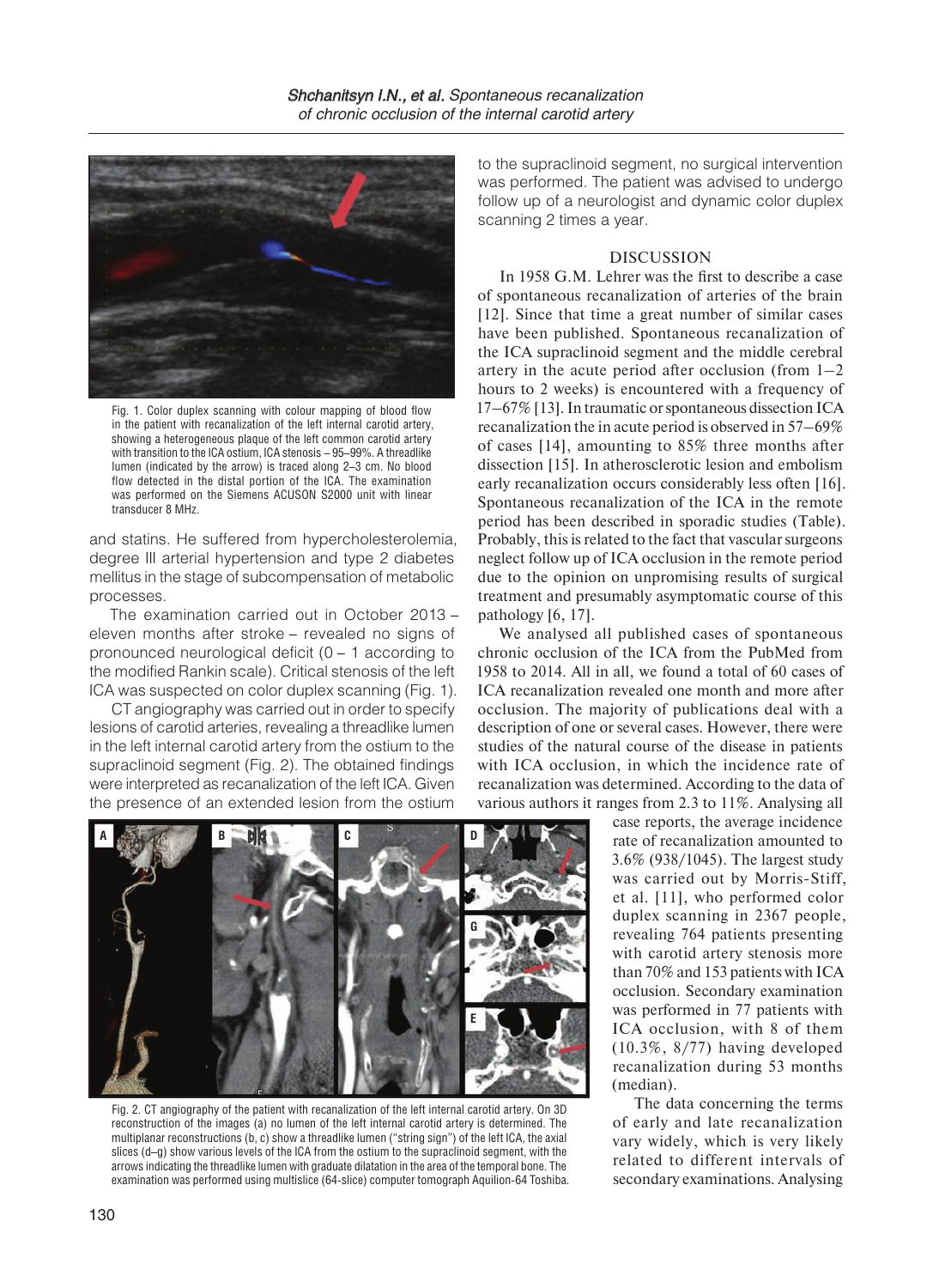the published data, recanalization was revealed in 73.7% of cases 12 and more months following occlusion. However, it is necessary to take into consideration that there is no interrelationship of the interval between the examinations and the time of recanalization onset.

In order to explain the mechanism of recanalization several hypotheses were suggested, including transient vasospasm, temporary oedema of the arterial wall, distal migration of the thrombus from the zone of occlusion, spontaneous intravascular lysis of the thrombus, thrombus fragmentation and resorption of haematoma in haemorrhage into the plaque [13, 16, 21, 36]. Besides, there exists a theory explaining the process of recanalization by the development of vasa vasorum

 $\Gamma$ 

[37]. Vasa vasorum originate directly from the ICA or the superior thyroid artery and ascending pharyngeal artery. In thickening of the vascular wall at the expense of atherosclerosis, intimal hyperplasia or medial hypertrophy there occurs growth of vasa vasorum [20, 37]. Colon, et al. presented 4 cases where the vasa vasorum became the source of collateral circulation after ICA occlusion on the background of an atherosclerotic plaque [38].

A series of factors may influence the rate of recanalization, including the side of occlusion, development of collateral circulation, extent of occlusion, structure and aetiology of the thrombus. Hypoechogenic occlusions of the ICA in the acute period are more often recanilized [16]. Extended thrombi are more resistant,

| Authors               | Year             | No<br>cases    | Sex                 | Age, years        | Frequency                         | Side                | Occlusion cause                                           | Recanalization<br>period, months | Treatment              |
|-----------------------|------------------|----------------|---------------------|-------------------|-----------------------------------|---------------------|-----------------------------------------------------------|----------------------------------|------------------------|
| Lehrer [12]           | 1958             | $\mathbf{1}$   | m                   | 45                |                                   | R                   | nd                                                        | $\mathbf{1}$                     | CT                     |
| Sindermann [18]       | 1974             | $\overline{2}$ | $\mathsf{f}$        | 43                |                                   | L                   | embolization                                              | 48                               | <b>CT</b>              |
|                       |                  |                | $\mathsf{f}$        | 50                |                                   | R                   | embolization                                              | 24                               | CT                     |
| Markwalder [19]       | 1980             | $\mathbf{1}$   | f                   | 33                |                                   | L                   | nd                                                        | 84                               | СT                     |
| Kemeny [20]           | 1998             | 1              | m                   | 60                |                                   | L                   | nd                                                        | 18                               | CT                     |
| Manganaro [21]        | 2002             | 1              | nd                  | nd                |                                   | nd                  | nd                                                        | nd                               | СT                     |
| Nguyen-Huynh [13]     | 2003             | $\mathbf{1}$   | m                   | 70                |                                   | R                   | after CEA                                                 | 1                                | CEA                    |
| Paciaroni [22]        | 2005             | 10             | nd                  | nd                | 5,6% (10/177)                     | nd                  | atherosclerosis-2<br>embolization - 3<br>$dissection - 5$ | 21                               | nd                     |
| Klonaris [5]          | 2006             | 1              | nd                  | nd                |                                   | nd                  | nd                                                        | 12                               | CEA                    |
| Kim [23]              | 2006             | $\mathbf{1}$   | m                   | 56                |                                   | L                   | atherosclerosis                                           | $\mathbf{1}$                     | CAS                    |
| Saes [24]             | 2007             | 1              | m                   | 73                |                                   | L                   | nd                                                        | 24                               | CEA                    |
| Cheema <sub>[9]</sub> | 2007             | $\overline{c}$ | m/f                 | 69,5              | 11% (2/30)                        | $R - 2$             | nd                                                        | 27/19                            | $CT - 2$               |
| <b>Gohel [25]</b>     | 2008             | 1              | m                   | 71                |                                   | L                   | nd                                                        | 120                              | CEA                    |
| Binning [26]          | 2009             | $\mathbf{1}$   | m                   | 54                |                                   | R                   | atherosclerosis                                           | $\overline{2}$                   | CEA                    |
| Matic [27]            | 2009             | 1              | nd                  | nd                |                                   | nd                  | nd                                                        | nd                               | CEA                    |
| Shah [28]             | 2010             | 1              | m                   | 75                |                                   | L                   | nd                                                        | 8                                | CEA                    |
| Som [29]              | 2010             | 1              | nd                  | 58                |                                   | L                   | atherosclerosis                                           | 4                                | CEA                    |
| Tuskan-Mohar [30]     | 2010             | $\mathbf{1}$   | m                   | 51                |                                   | R                   | dissection                                                | 1                                | <b>CT</b>              |
| Vicenzini [31]        | 2010             | $\mathbf{1}$   | m                   | 52                |                                   | L                   | dissection                                                | 16                               | <b>CT</b>              |
| Camporese [10]        | 2011             | 16             | $m - 9$             | 66,2<br>$(52-77)$ | 2,3% (16/696)                     | $L - 9$             | atherosclerosis                                           | $5 - 98$                         | <b>CT</b>              |
|                       |                  |                | $f - 7$             |                   |                                   | $R - 7$             |                                                           |                                  |                        |
| Buslovich [32]        | 2011             | 3              | $m-3$               | 85,67,75          |                                   | $L-3$               | atherosclerosis-2<br>$nd - 1$                             | 11, 36, 39                       | $CEA - 2$<br>$CT - 1$  |
| Kniemeyer [33]        | 2012             | 1              | nd                  | nd                |                                   | L                   | nd                                                        | 24                               | CEA                    |
| Mohammadian [34]      | 2012             | $\overline{2}$ | $m-2$               | 55,70             | $3,1\%$ (2/65)                    | $L - 2$             | nd                                                        | 8                                | $CAS - 2$              |
| Morris-Stiff [11]     | 2013             | 8              | nd                  | nd                | 10.3% (8/77)                      | nd                  | atherosclerosis                                           | 53 (35-114)                      | $CEA - 7$<br>$CN -1$   |
| Nozaki [35]           | 2014             | 1              | m                   | 54                |                                   | R                   | atherosclerosis                                           | 6 months                         | CT                     |
| Total                 | $1958 -$<br>2014 | 60             | м: 70.2%<br>(26/37) | 64.6<br>$(33-85)$ | 3.6%<br>(38/1045)<br>$(2,3-11\%)$ | L: 61.5%<br>(24/39) | atherosclerosis<br>65,8% (25/38)                          | 1-6 months<br>12,3% (7/57)       | CT 58%<br>(29/50)      |
|                       |                  |                |                     |                   |                                   |                     | embolization<br>13,1% (5/38)                              | 6-12 months<br>14,0% (8/57)      | CAS+CEA<br>42% (21/50) |
|                       |                  |                |                     |                   |                                   |                     | dissection 18,4%<br>(7/38)                                | >12 months<br>73,7% (42/57)      |                        |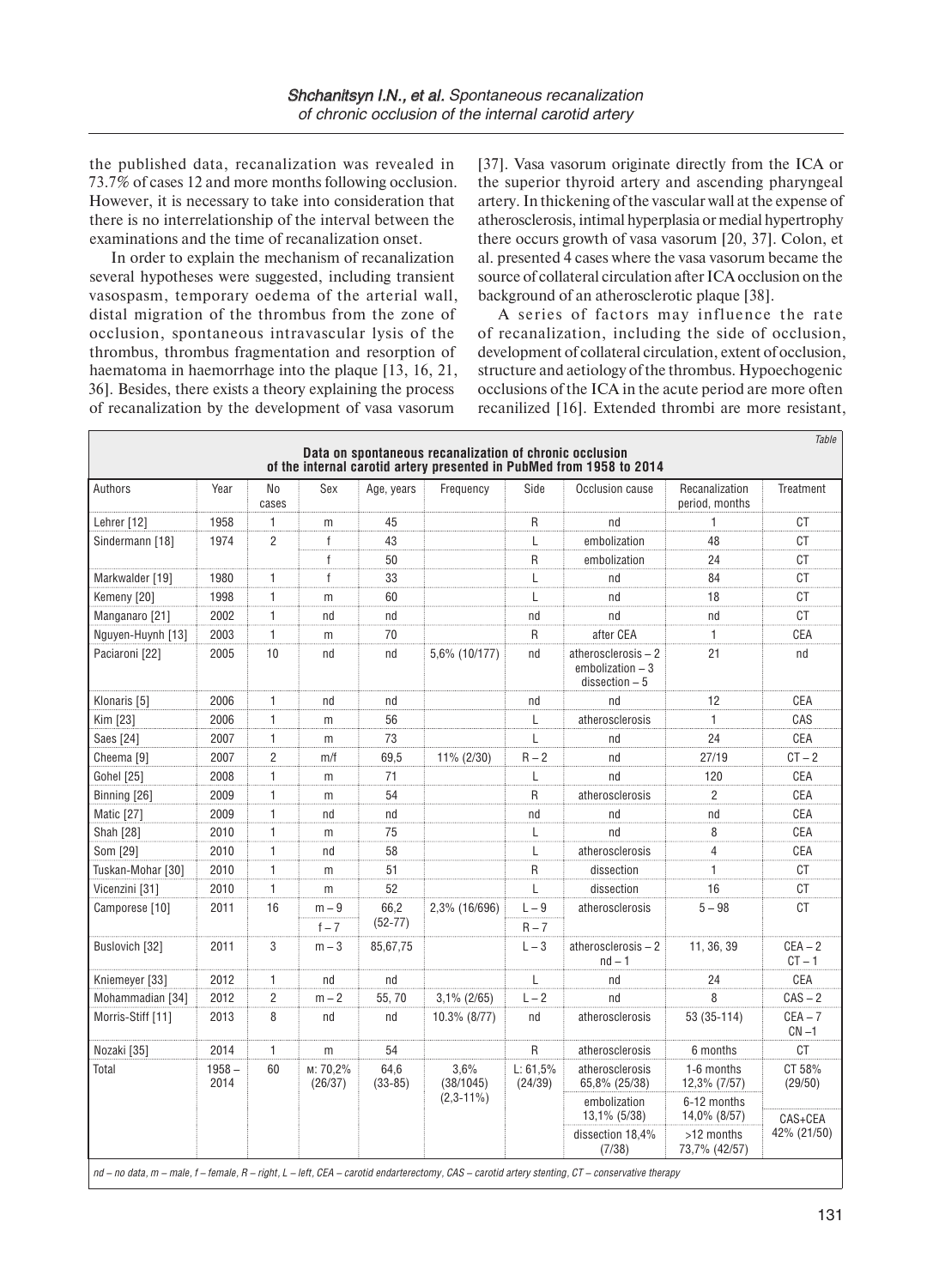which may be the cause of rare recanalization of the occlusion of the extracranial portion. Occlusions in atherothrombotic lesion are recanalized considerably less often than in thromboembolism [16]. Also an effect is exerted by the time elapsed from thromboembolism: "old" emboli are more resistant. High haematocrit theoretically decreases the possibility of recanalization and reperfusion, and, accordingly, in this case therapeutic agents (antiaggregants, anticoagulants) may exert a favourable effect on the process of recanalization [13].

The majority of patients with ICA recanalization were men (70.2%), mean age 64.6 years (Table). Occlusion was predominantly caused by thrombosis on the background of an atherosclerotic lesion of carotid arteries (65.8%), dissection was encountered in 18.4% of cases and embolism in 13.1%. Hence, in the remote period, recanalization was detected in the majority of cases in atherosclerotic lesions, whereas early recanalization of the ICA is encountered more often in dissection and embolism [39].

An interesting fact revealed is predominant ICA recanalization on the left (61.5%). Although the incidence of atherosclerotic lesions of carotid arteries is encountered with similar frequency on the right and left sides, large studies showed that stroke develops more often in the left cerebral hemisphere [40], and carotid endarterectomy is more frequently performed on the left [41]. One of the causes of this may be difference in haemodynamics between the right and left carotid arteries. The left common carotid artery originates directly from the aorta and accordingly the average blood flow rate is higher in it than in the right one, since there is no transitional portion, i. e., the brachiocephalic trunk. Increased blood flow velocity is accompanied by increased hydrodynamic impact on the vascular wall, thus leading to adaptive thickening of the intima. Although the intimal thickening itself does not influence the process of atherosclerosis it may however enhance atherogenesis in the distally located vessels. Besides, high velocity of blood flow may lead to more frequent embolism in ulceration of the plaque [40].

Another explanation may be the interhemispheric asymmetry: the left hemisphere is dominant in the majority of people. 95% of right-handers and about 70% of left-handers have localization of the speech centre in the left hemisphere. Patients with the lesion of the left hemisphere demonstrate concern in the perception of their disease and a desire to correct the existing impairments, whereas patients with lesions of the right hemisphere are indifferent to their condition. Stroke in the left hemisphere induces greater social disadaptation of patients, which may exert influence on the increased rate of detection and surgical treatment. A more detailed study of this problem requires further investigations.

There emerges an obvious question of whether there occurs recanalization of the true occlusion, or pseudoocclusion has been missed due to an error or technical difficulties while diagnosis? CDS is the most common method of primary diagnosis of lesion of carotid arteries. There were several studies on CDS sensitivity in diagnosis of ICA occlusion [42, 43].

Positive prognostic value of CDS is less than that of CT angiography, varying from 86 to 98%. According to the findings of other authors, CDS even in nearocclusion of carotid arteries possesses high sensitivity (95%) and specificity (100%) [44, 45]. Possibilities of CDS are limited in diagnosis of occlusion on the background of pronounced calcification of vascular wall or in the presence of anatomical peculiarities of angioarchitectonics. However analysis of echogenicity in CDS may help in revealing patients requiring regular control in order to detect ICA recanalization [46].

In order to minimize errors while carrying out CDS in case of pronounced ICA stenosis and to detect pseudoocclusion most authors insist on performing angiographic examination. During angiography it is necessary to wait for the complete venous phase when retrograde filling of the occluded ICA is possible [13, 16]. However angiography of carotid arteries is an invasive method and accompanied by complications in more than 5% of cases and the risk for the development of stroke exceeding 0.5% [47].

MR angiography is a safe method of diagnosis of ICA stenos and may help reveal recanalization [29]. And though MR angiography does not possess high sensitivity in sharp abrupt decrease of blood flow in the zone of nearocclusion, the use of this method in clinical practice is justified [45].

Computed tomography angiography proved its high sensitivity, safety and is an alternative to angiography in diagnosis of pronounced stenosis or occlusion of the ICA [48]. This method of study possesses high accuracy in detecting the "string sign" of the ICA and makes it possible to distinguish pseudo-occlusion from true occlusion [13].

In our case report, ICA occlusion was revealed by CDS and MRT. CDS performed 11 months later made it possible to suspect the presence of the so-called string sign in the occluded ICA. The findings of CT angiography confirmed recanalization of the lumen. It is important to note that on the processed in reconstruction 3D images the lumen was not identified, therefore while analysing the CT data in patients suspected for ICA occlusion it is necessary to study the axial slices of vessels at various levels.

Amongst the presented cases of ICA recanalization surgical intervention (carotid endarterectomy and stenting) was performed in 42% of patients (Table). The remaining patients were found to have complete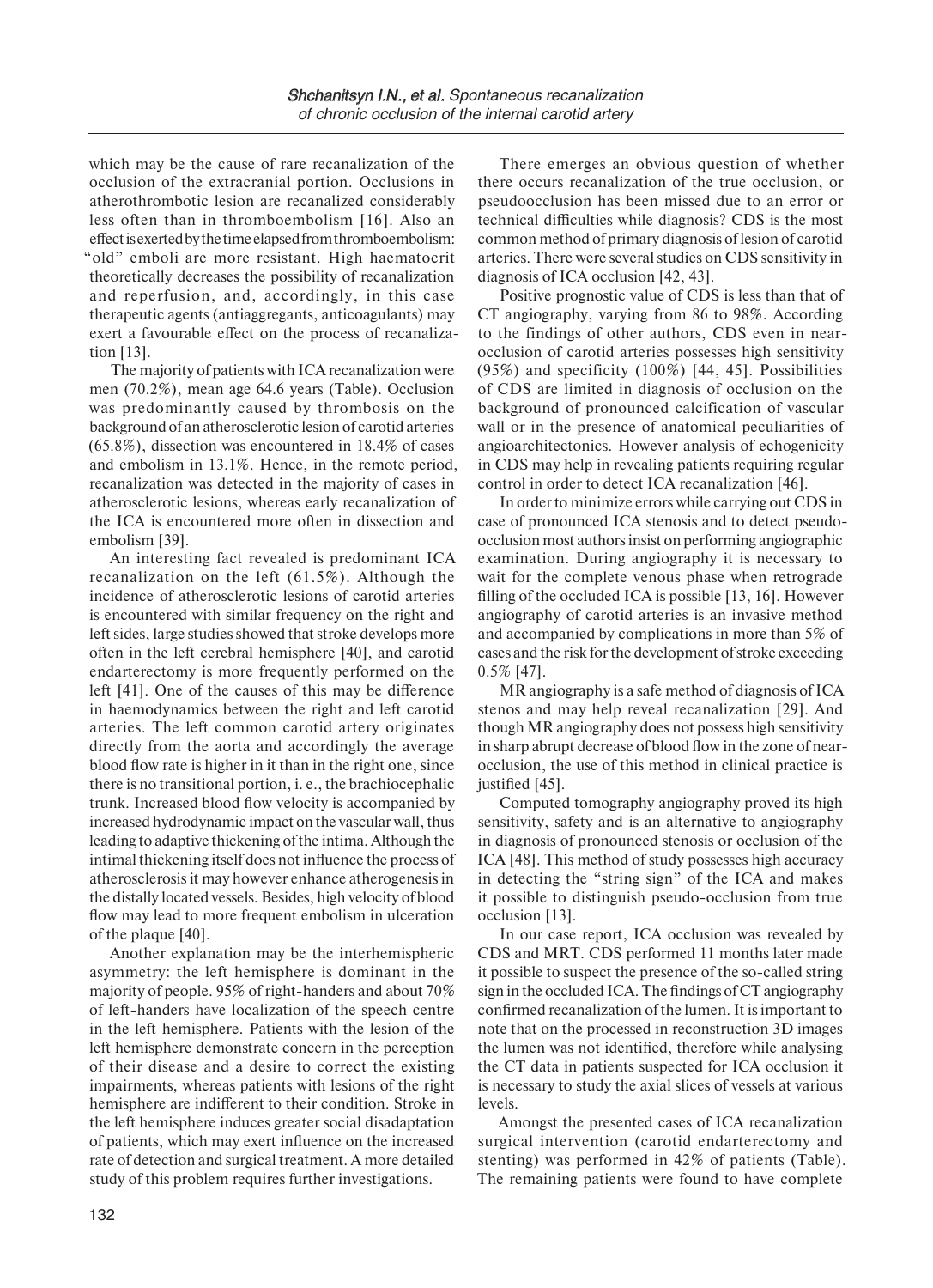recanalization of the lumen and received medicamentous antiaggregant and/or anticoagulant therapy.

The use of anticoagulants for treatment of acutestage stroke has limited efficacy and elevated risk for haemorrhage and is not recommended for conventional use [49]. In the remote period surgical treatment for ICA occlusion did not reveal advantages over medicamentous treatment [17]. However, taking into consideration the possibility of recanalization of ICA chronic occlusion, there arises a question of advisability and the terms of anticoagulant therapy and surgical treatment in this cohort of patients. According to the findings of Morris-Stiff, et al., ICA recanalization resulted in considerable neurological complications in 25% of cases and 22.6% of lethal outcomes were related to impaired circulation in the ipsilateral hemisphere of the brain [11]. The obtained findings allowed the authors to insist upon surgical correction of the residual ICA stenosis for prevention of possible neurological complications. According to Camporese, et al., in 31.2% of cases ICA recanalization manifested itself as transitory ischaemic attacks, stroke and transient blindness [10]. However, considering a favourable course of the disease in these patients the authors came to a conclusion on groundlessness of attempts to enlarge the lumen of the recanalized vessel. In our clinical case, despite the presence of recanalization, operative intervention was not performed, taking into consideration the minimal lumen of the ICA distal segment.

### CONCLUSIONS

Spontaneous recanalization of ICA chronic occlusion may occur in the remote period after stroke, which was previously considered impossible. The causes of recanalization of the ICA extracranial portion have still been debated. It is already clear that patients with ICA occlusion require dynamic follow up. CDS makes it possible to reveal recanalization, however, performing angiography or CT angiography is mandatory in order to confirm the diagnosis. In patients with ICA recanalization due to high incidence of recurrent cerebral circulation impairment in the basin of the affected artery it is appropriate to perform carotid endarterectomy. However, considering a small number of cases, treatment policy has not yet been definitely defined, with further prospective studies necessary.

### ЛИТЕРАТУРА/REFERENCES

- 1. North American Symptomatic Carotid Endarterectomy Trial (NASCET) Collaborators. Beneficial effect of carotid endarterectomy in symptomatic patients with high-grade carotid stenosis. New Engl. J. Med. 1991; 325: 7: 445–453.
- 2. *Michel P., Odier C., Rutgers M., et al.* The Acute Stroke Registry and Analysis of Lausanne (ASTRAL): Design

and Baseline Analysis of an Ischemic Stroke Registry Including Acute Multimodal Imaging. Stroke. 2010; 41: 2491–2498.

- 3. European Carotid Surgery Trialists' collaborative group (ECST). MRS European Carotid Surgery Trial: interim results for symptomatic patients with severe (70 to 99%) or with mild (0 to 29%) carotid stenosis. Lancet. 1991; 337: 8752: 1235–1243.
- 4. *Paciaroni M., Viana Baptista M., Bogousslavsky J.* Carotid dissection and carotid occlusion with stroke: neuro-ophthalmological manifestations. Schweiz. Arch. Neurol. Psychiatr. 1999; 150: 169–175.
- 5. *Klonaris C., Alexandrou A., Katsargyris A., et al.* Late spontaneous recanalization of acute internal carotid artery occlusion. J. Vasc. Surg. 2006; 43: 4: 844–847.
- 6. *Verlato F., Camporese G., Bernardi E., et al.* Clinical outcome of patients with internal carotid artery occlusion: a prospective study. J. Vasc. Surg. 2000; 32: 293–298.
- 7. *Gomensoro J.B.* Joint study of extracranial arterial occlusion: VIII. Clinical-radiographic correlation of carotid bifurcation lesions in 177 patients with transient cerebral ischaemic attacks. JAMA. 1973; 224: 985–991.
- 8. *Grubb R.L., Derdeyn C.P., Fritsch S.M., et al.* Importance of haemodynamic factors in prognosis of symptomatic carotid occlusion. JAMA. 1998; 280: 1055– 1060.
- 9. *Cheema S., Clarke-Moloney M., Kavanagh E.G., et al.*  Natural history and clinical outcome of patients with documented carotid artery occlusion. Ir. J. Med. Sci. 2007; 176: 289–291.
- 10. *Camporese G., Labropoulos N., Verlato F., et al.* Carotid Recanalization Investigators Group. Benign outcome of objectively proven spontaneous recanalization of internal carotid artery occlusion. J. Vasc. Surg. 2011; 53: 2: 323–329.
- 11. *Morris-Stiff G., Teli M., Khan P.Y., et al.* Internal carotid artery occlusion: its natural history including recanalization and subsequent neurological events. Vasc. Endovascular. Surg. 2013; 47: 8: 603–607.
- 12. *Lehrer G.M.* Arteriographic demonstration of collateral circulation in cerebrovascular disease. Neurology. 1958; 8: 27–32.
- 13. *Nguyen-Huynh M.N., Lev M.H., Rordorf G.* Spontaneous recanalization of internal carotid artery occlusion. Stroke. 2003; 34: 1032–1034.
- 14. *Parenti G., Marconi F., Canapicchi R., et al.* Spontaneous recanalization of carotid artery occlusion following non traumatic dissection. Ital. J. Neurol. Sci. 1989; 10: 361–367.
- 15. *Guillon B., Levy C., Bousser M.G.* Internal carotid artery dissection: an update. J. Neurol. Sci. 1998; 153: 146– 158.
- 16. *Meves S.H., Muhs A., Federlein J., et al.* Recanalization of acute symptomatic occlusions of the internal carotid artery. J. Neurol. 2002; 249: 188–192.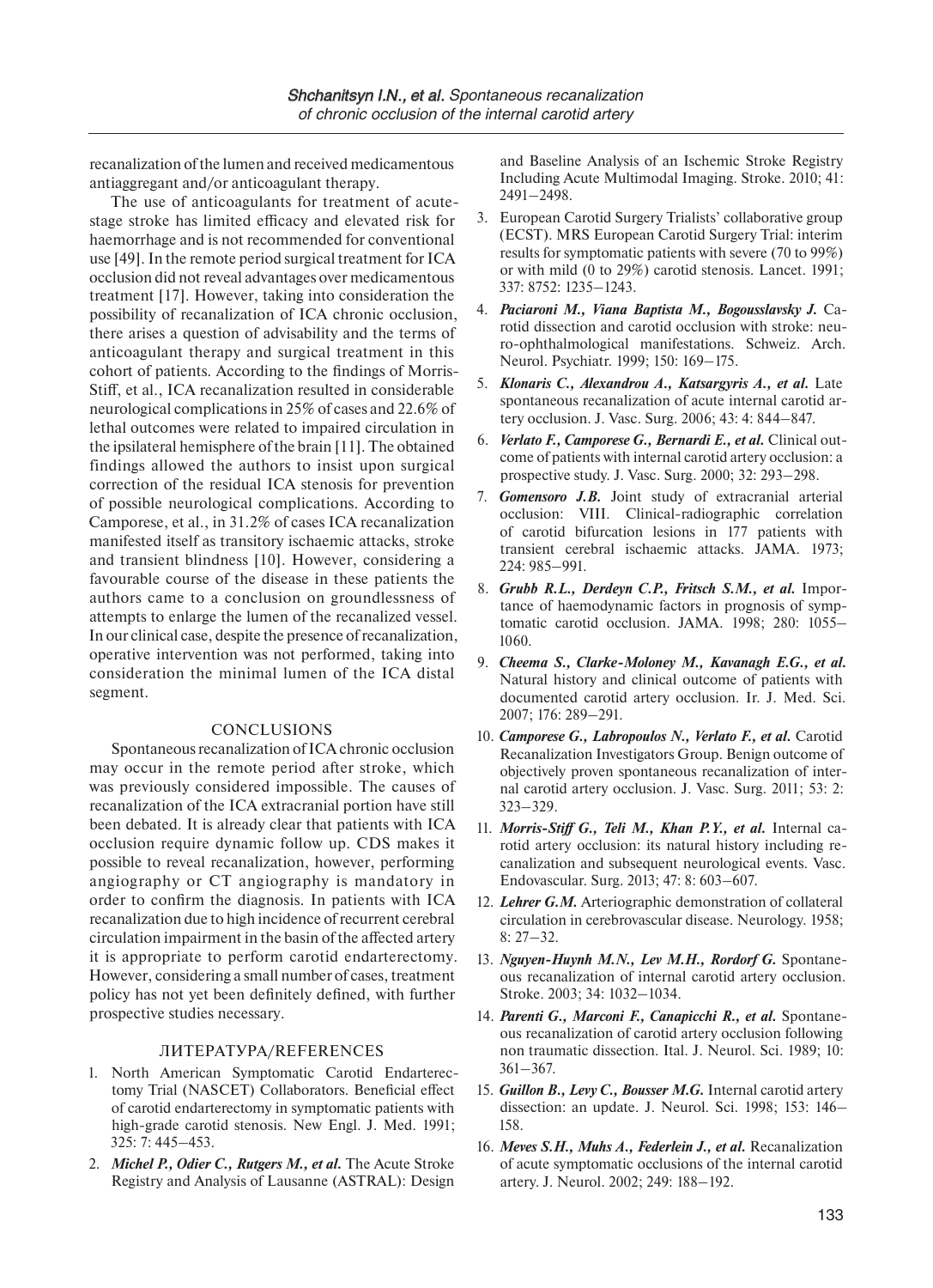- 17. Failure of extracranial-intracranial arterial bypass to reduce the risk of ischemic stroke. Results of an international randomized trial. EC/IC Bypass Study Group. N. Engl. J. Med. 1985; 313: 1191–1200.
- 18. *Sindermann F., Brugel R., Giedke H.* Spontaneous recanalization of internal carotid artery occlusions. Neuroradiology. 1974; 7: 53–56.
- 19. *Markwalder T-M., Starrett R.W., Mumenthaler M.*  Spontaneous bilateral recanalization in bilateral internal carotid artery occlusion. Stroke. 1980; 11: 95–98.
- 20. *Kemeny V., Droste D.W., Nabavi D.G., et al.* Collateralization of an occluded internal carotid artery via vas vasorum. Stroke. 1998; 29: 521–523.
- 21. *Manganaro A., Ruggeri M., Ando G., et al.* Endothelial functions in pathophysiology of thrombosis and fibrinolysis: late spontaneous recanalization of an occluded internal carotid artery – a case report. Angiology. 2002; 53: 1: 99–103.
- 22. *Paciaroni M., Caso V., Venti M., et al.* Outcome in patients with stroke associated with internal carotid artery occlusion. Cerebrovasc. Dis. 2005; 20: 2: 108–113.
- 23. *Kim E.J., Koh J.S., Choi W.S.* Carotid artery stenting in a patient with spontaneous recanalization of a proximal internal carotid artery occlusion: a case report. Korean. J. Radiol. 2006; 7: 4: 292–296.
- 24. Saes G.F., Tiago C.H.B., Jocefa'bia R.L., et al. Late spontaneous recanalization of internal carotid artery: case report. J. Vasc. Bras. 2007; 6: 3: 280–283.
- 25. *Gohel M.S., Hamish M., Harri J.I., Davies A.H.*  Symptomatic late recanalization of an occluded internal carotid artery: a case report and review of the literature. Vasc. Endovascular. Surg. 2008; 42: 5: 486–488.
- 26. *Binning M.J., Jackson G., Couldwell W.T.* Spontaneous recanalization of the internal carotid artery resulting in thromboembolic occlusion of the ipsilateral ophthalmic artery and visual loss Case Reports. Journal of Clinical Neuroscience. 2009; 16: 1244–1246.
- 27. *Matic P., Ilijevski N., Radak S., et al.* Recanalization of chronic carotid occlusion: case report and review of the literature. Vascular. 2009; 17: 5: 281–283.
- 28. *Shah P.S., Hingorani A., Ascher E., et al.* Spontaneous recanalization of an occluded internal carotid artery. Ann. Vasc. Surg. 2010; 24: 7: 954.e1–954.е4.
- 29. *Som S., Schanzer B.* Spontaneous recanalization of complete internal carotid artery: a clinical reminder. J. Surg. Tech. Case Rep. 2010; 2: 2: 73–74.
- 30. *Tuskan-Mohar L., Legac M., Bralic M., Budiselic B.*  Spontaneous recanalization of internal carotid artery occlusion. Wien. Klin. Wochenschr. 2010; 122: 21–22: 633–636.
- 31. *Vicenzini E., Ricciardi M.C., Sirimarco G., et al.* Bilateral spontaneous internal carotid artery dissection with both early and very late recanalization: A case report. J. Clin. Color. 2010; 39: 1: 48–53.
- 32. *Buslovich S., Hines G.L.* Spontaneous recanalization of

chronic internal carotid artery occlusions: report of 3 cases. Vasc. Endovascular. Surg. 2011; 45: 1: 93–97.

- 33. *Kniemeyer H.W., Voshege M., Soliman A., et al.* Late spontaneous recanalization of a symptomatically occluded internal carotid artery two years after extra-intracranial bypass. Case report and review of the literature. J. Cardiovasc. Surg. 2012; 53: 2: 241–246.
- 34. *Mohammadian R., Arami M.A., Mansourizadeh R., et al.*  Spontaneous recanalization of the occluded internal carotid artery. A report of two cases. Neuroradiol. J. 2012; 25: 2: 251–256.
- 35. *Nozaki T., Hiramatsu H., Yamashita S., Namba H.* Spontaneous Multiple-Channel Recanalization of Internal Carotid Artery Occlusion with Unusual Radiological Features. Clin. Neuroradiol. 2014; 24(1): 73–75.
- 36. *Calleja S., De La Vega V., Llaneza J.M., et al.* Spontaneous recanalization of acute internal carotid artery occlusion. Ann. Vasc. Surg. 2004; 18: 490–492.
- 37. *Bo W.J., McKinney W.M., Bowden R.L.* The origin and distribution of vasa vasorum at the bifurcation of the common carotid artery with atherosclerosis. Stroke. 1989; 20: 1484–1487.
- 38. *Colon P.G., Deveikis J.P., Dickinson L.D.* Revascularization of occluded internal carotid arteries by hypertrophied vasa vasorum: report of 4 cases. Neurosurgery. 1999; 45: 3: 634–637.
- 39. Zivin J.A., Fisher M., DeGirolami U., et al. Tissue plasminogen activator reduces neurological damage after cerebral embolism. Science. 1985; 230: 1289–1292.
- 40. *Rodríguez Hernández S.A., Kroon A.A., van Boxtel M.P., et al.* Is there a side predilection for cerebrovascular disease? Hypertension. 2003; 42: 1: 56–60.
- 41. *Maxwell B.G., Maxwell J.G., Brinker C.C.* Left-side preference in carotid endarterectomies. Am. Surg. 2000; 66: 8: 793–796.
- 42. *Lee D.H., Gao F.Q., Rankin R.N., et al.* Duplex and colour Doppler flow sonography of occlusion and near occlusion of the carotid artery. Am. J. Neuroradiol. 1996; 17: 1267–1274.
- 43. *Berman S.S., Devine J.J., Erdoes L.S., Hunter G.C.* Distinguishing carotid artery pseudo-occlusion with colour flow-Doppler. Stroke. 1995; 26: 434–438.
- 44. *Hetzel A., Eckenweber B., Trummer B., et al.* Colourcoded duplex sonography of pre-occlusive carotid stenosis. Eur. J. Color. 1998; 8: 183–191.
- 45. *Furst G., Saleh A., Wenserski F., et al.* Reliability and validity of non-invasive imaging of internal carotid artery pseudo-occlusion. Stroke. 1999; 30: 1444–1449.
- 46. *Szabo K., Kern R., Gass A., et al*. Early spontaneous recanalization following acute carotid occlusion. J. Neuroimaging. 200; 18: 2: 148–153.
- 47. *Pryor J.C., Setton A., Nelson P.K., Berenstein A.* Complications of diagnostic cerebral angiography and tips on avoidance. Neuroimaging. Clin. N. Am. 1996; 6: 751–757.